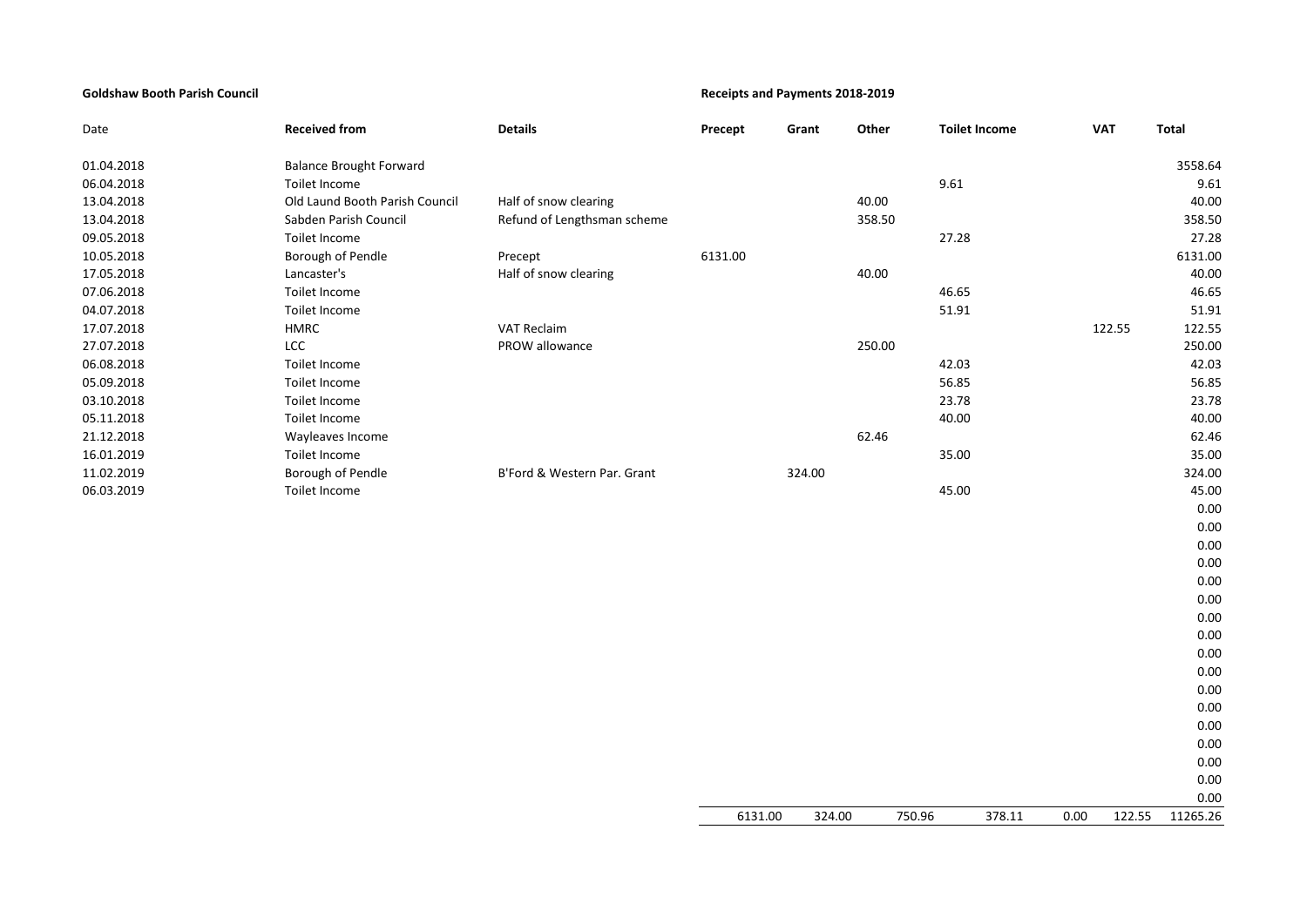|            | Chq       | Min             |                    |                                | <b>Staff</b> |                  | Mowing/   |       | Village |            |              |
|------------|-----------|-----------------|--------------------|--------------------------------|--------------|------------------|-----------|-------|---------|------------|--------------|
| Date       | No.       | No.             | Payee              | <b>Details</b>                 | Costs        | <b>Utilities</b> | Gardening | Other | Maint.  | <b>VAT</b> | <b>Total</b> |
| 03.04.2018 | DD        | M <sub>21</sub> | <b>British Gas</b> | <b>Toilet Electricity</b>      |              | 31.57            |           |       |         | 1.57       | 33.14        |
| 10.04.2018 | 893       | A13             | <b>LALC</b>        | Annual Renewal                 |              |                  |           | 59.54 |         |            | 59.54        |
| 10.04.2018 | IB        | A13             | St Marys Church    | Parish Magazine                |              |                  |           | 90.00 |         |            | 90.00        |
| 10.04.2018 | IB        | A13             | <b>Water Plus</b>  | <b>Waste Water - Toilets</b>   |              | 142.91           |           |       |         |            | 142.91       |
| 10.04.2018 | IB        | A13             | C Burt             | Reimbursement re: Jewsons      |              |                  |           | 74.32 |         | 14.86      | 89.18        |
| 08.05.2018 | IB        | M21             | M Waddington       | <b>Garden Care Services</b>    |              |                  | 195.00    |       |         |            | 195.00       |
| 08.05.2018 | IB        | M21             | J Waine            | Mowing                         |              |                  | 65.00     |       |         |            | 65.00        |
| 08.05.2018 | IB        | M21             | J Waine            | Mowing                         |              |                  | 120.00    |       |         |            | 120.00       |
| 15.05.2018 | DD        | 18/19/18        | <b>BT</b>          | Web Hosting Fees               |              | 18.00            |           |       |         | 3.60       | 21.60        |
| 12.06.2018 | IB        | 18/19/18        | C Burt             | LALC Conference fee            |              |                  |           | 35.00 |         |            | 35.00        |
| 12.06.2018 | IB        | 18/19/18        | J Waine            | Mowing                         |              |                  | 120.00    |       |         |            | 120.00       |
| 12.06.2016 | IB        | 18/19/18        | T Ready            | Payroll Administrator          |              |                  |           | 60.00 |         |            | 60.00        |
| 12.06.2018 | IB        | 18/19/18        | M Waddington       | <b>Garden Care Services</b>    |              |                  | 45.00     |       |         |            | 45.00        |
| 12.06.2018 | IB        | 18/19/18        | J Sutcliffe        | <b>Quarterly Salary</b>        | 200.00       |                  |           |       |         |            | 200.00       |
| 12.06.2018 | IB        | 18/19/18        | <b>HMRC</b>        | Tax Payable                    | 50.00        |                  |           |       |         |            | 50.00        |
| 12.06.2018 | IB        | 18/19/18        | C Burt             | Reimbursement re: toilet paint |              |                  |           |       | 17.59   |            | 17.59        |
| 12.06.2018 | IB        | 18/19/18        | <b>B</b> Mayor     | Reimbursement of spray paint   |              |                  |           |       | 9.98    |            | 9.98         |
| 12.06.2018 | 894       | 18/19/18        | K Wilkinson        | Toilet supplies (Duckworths)   |              |                  |           | 35.79 |         | 7.16       | 42.95        |
| 12.06.2018 | 894       | 18/19/18        | K Wilkinson        | Toilet supplies                |              |                  |           | 4.50  |         |            | 4.50         |
| 12.06.2018 | 894       | 18/19/18        | K Wilkinson        | Toilet supplies                |              |                  |           | 0.90  |         | 0.18       | 1.08         |
| 13.06.2018 | DD        | 18/19/39        | <b>Water Plus</b>  | <b>Waste Water - Toilets</b>   |              | 21.77            |           |       |         |            | 21.77        |
| 10.07.2018 | IB        | 18/19/39        | J Waine            | Mowing                         |              |                  | 120.00    |       |         |            | 120.00       |
| 10.07.2018 | IB        | 18/19/39        | J Waine            | Mowing                         |              |                  | 65.00     |       |         |            | 65.00        |
| 10.07.2018 | IB        | 18/19/39        | J Waine            | Mowing                         |              |                  | 120.00    |       |         |            | 120.00       |
| 10.07.2018 | IB        | 18/19/39        | J Waine            | Mowing                         |              |                  | 65.00     |       |         |            | 65.00        |
| 10.07.2018 | IB        | 18/19/39        | J Sutcliffe        | Stamps/Stationery              |              |                  |           | 25.49 |         |            | 25.49        |
| 10.07.2018 | IB        | 18/19/39        | M Waddington       | <b>Garden Care Services</b>    |              |                  | 260.00    |       |         |            | 260.00       |
| 10.07.2018 | IB        | 18/19/39        | <b>B</b> Mayor     | Reimbursement: Boskins Oil     |              |                  |           |       | 17.00   |            | 17.00        |
| 10.07.2018 | IB        | 18/19/39        | <b>B</b> Donovan   | Reimbursement re: Plants       |              |                  | 41.56     |       |         |            | 41.56        |
| 30.07.2018 | DD        | 18/19/56        | <b>British Gas</b> | <b>Toilet Electricity</b>      |              | 49.48            |           |       |         | 2.47       | 51.95        |
| 14.08.2018 | IB        | 18/19/56        | J Waine            | Mowing                         |              |                  | 120.00    |       |         |            | 120.00       |
| 14.08.2018 | IB        | 18/19/56        | J Waine            | Mowing                         |              |                  | 65.00     |       |         |            | 65.00        |
| 14.08.2018 | IB        | 18/19/56        | J Waine            | Mowing                         |              |                  | 120.00    |       |         |            | 120.00       |
| 14.08.2018 | IB        | 18/19/56        | J Waine            | Mowing                         |              |                  | 65.00     |       |         |            | 65.00        |
| 14.08.2018 | IB        | 18/19/56        | J Waine            | Mowing                         |              |                  | 120.00    |       |         |            | 120.00       |
| 30.08.2018 | <b>DD</b> | 18/19/78        | <b>Water Plus</b>  | Waste Water - Toilets          |              | 33.46            |           |       |         |            | 33.46        |
| 11.09.2018 | IB        | 18/19/78        | J Waine            | Mowing                         |              |                  | 120.00    |       |         |            | 120.00       |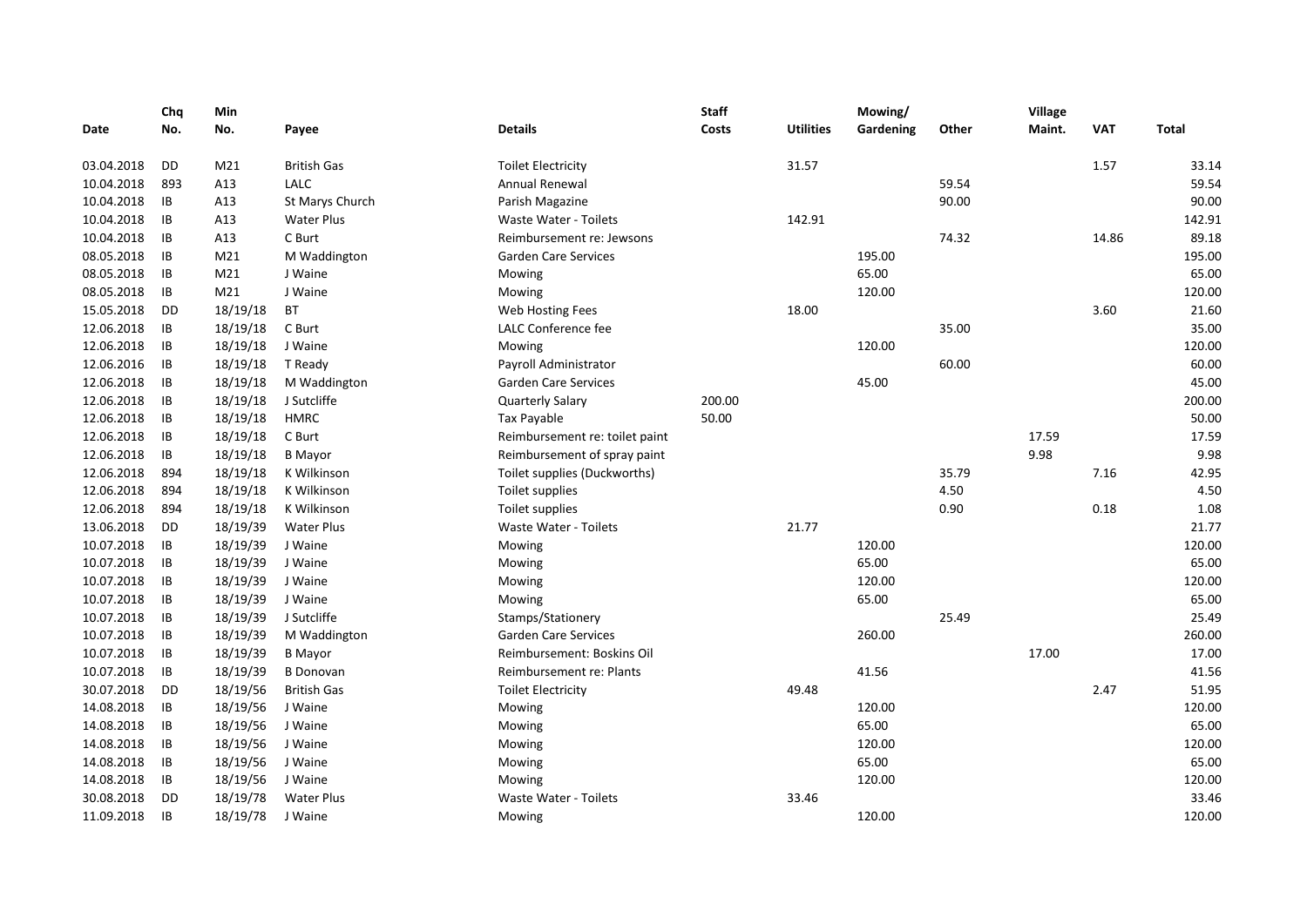| 11.09.2018 | IB        | 18/19/78              | St Marys Church                   | Parish Magazine                     |        |       |        | 90.00  |        |       | 90.00  |
|------------|-----------|-----------------------|-----------------------------------|-------------------------------------|--------|-------|--------|--------|--------|-------|--------|
| 11.09.2018 | IB        | 18/19/78              | J Sutcliffe                       | Quarterly Salary                    | 200.00 |       |        |        |        |       | 200.00 |
| 11.09.2018 | IB        | 18/19/78              | <b>HMRC</b>                       | <b>Tax Payable</b>                  | 50.00  |       |        |        |        |       | 50.00  |
| 11.09.2018 | 895       | 18/19/78              | Yorkshire Internal Audit Serv     | <b>Internal Audit Fee</b>           |        |       |        | 70.00  |        |       | 70.00  |
| 11.10.2018 | IB        | 18/19/97              | J Waine                           | Mowing                              |        |       | 120.00 |        |        |       | 120.00 |
| 11.10.2018 | IB        | 18/19/97              | J Waine                           | Mowing                              |        |       | 93.00  |        |        |       | 93.00  |
| 11.10.2018 | IB        | 18/19/97              | J Waine                           | Mowing                              |        |       | 65.00  |        |        |       | 65.00  |
| 11.10.2018 | IB        | 18/19/97              | PBC                               | Annual Playground Inspection        |        |       |        | 55.00  |        | 11.00 | 66.00  |
| 11.10.2018 | IB        | 18/19/97              | K Wilkinson                       | Toilet supplies - (Duckworths)      |        |       |        | 35.79  |        | 7.16  | 42.95  |
| 11.10.2018 | IB        | 18/19/97              | J Waine                           | Mowing                              |        |       | 120.00 |        |        |       | 120.00 |
| 11.10.2018 | IB        | 18/19/97              | Latham Brothers                   | Hedge cutting                       |        |       |        |        | 90.00  | 18.00 | 108.00 |
| 11.10.2018 | IB        | 18/19/97              | <b>B</b> Donovan                  | Reimbursement re: Plants            |        |       | 50.45  |        |        |       | 50.45  |
| 11.10.2018 | IB        | 18/19/97              | A Cook                            | <b>Reimbursement - Donation Box</b> |        |       |        | 41.99  |        |       | 41.99  |
| 29.10.2018 | <b>DD</b> |                       | 18/19/116 British Gas             | <b>Toilet Electricity</b>           |        | 23.01 |        |        |        | 1.15  | 24.16  |
| 13.11.2018 | IB        | 18/19/116 J Waine     |                                   | Mowing                              |        |       | 120.00 |        |        |       | 120.00 |
| 13.11.2018 | IB        | 18/19/116 J Waine     |                                   | Mowing                              |        |       | 65.00  |        |        |       | 65.00  |
| 13.11.2018 | IB        | 18/19/116 B Pinder    |                                   | Repairs to Fin. Post/Notice board   |        |       |        |        | 160.00 |       | 160.00 |
| 13.11.2018 | IB        |                       | 18/19/116 B Donovan               | Reimbursement re: Plants            |        |       | 53.38  |        |        |       | 53.38  |
| 13.11.2018 | IB        | 18/19/116 C Ryder     |                                   | Reimbursement re: Pipe              |        |       |        |        | 34.08  | 6.82  | 40.90  |
| 13.11.2018 | IB        | 18/19/116 C Burt      |                                   | Reimbursement re: Wreath            |        |       |        | 17.00  |        |       | 17.00  |
| 13.11.2018 | IB        | 18/19/116 C Stuttard  |                                   | Reimbursement re: Paint             |        |       |        |        | 5.00   | 1.00  | 6.00   |
| 13.11.2018 | IB        | 18/19/116 C Stuttard  |                                   | Reimbursement re: Paint             |        |       |        |        | 1.66   | 0.33  | 1.99   |
| 29.11.2018 | IB        |                       | 18/19/137 Defib Store Ltd         | Replacement parts                   |        |       |        | 73.00  |        | 14.60 | 87.60  |
| 11.12.2018 | DD        |                       | 18/19/137 Water Plus              | <b>Waste Water - Toilets</b>        |        | 70.08 |        |        |        |       | 70.08  |
| 11.12.2018 | IB        | 18/19/137 J Sutcliffe |                                   | Quarterly Salary                    | 200.00 |       |        |        |        |       | 200.00 |
| 11.12.2018 | IB        | 18/19/137 HMRC        |                                   | Tax Payable                         | 50.00  |       |        |        |        |       | 50.00  |
| 11.12.2018 | IB        | 18/19/137 A Cook      |                                   | Reimbursement re: Xmas Lights       |        |       |        | 131.21 |        | 26.24 | 157.45 |
| 11.12.2018 | IB        |                       | $18/19/137$ S Standring           | Drainage Works - Playing Field      |        |       |        |        | 250.00 | 50.00 | 300.00 |
| 08.01.2019 | IB        |                       | 18/19/154 K Wilkinson             | Reimbursement re: Xmas Gifts        |        |       |        | 79.00  |        |       | 79.00  |
| 08.01.2019 | IB        | 18/19/154 C Ryder     |                                   | Reimbursement re: Batteries         |        |       |        | 9.98   |        |       | 9.98   |
| 08.01.2019 | 896       | 18/19/154 J Tunstill  |                                   | Reimbursemen re: Photographs        |        |       |        | 50.00  |        |       | 50.00  |
| 28.01.2019 | DD        |                       | 18/19/172 British Gas             | <b>Toilet Electricity</b>           |        | 29.53 |        |        |        | 1.47  | 31.00  |
| 12.02.2019 | <b>IB</b> |                       | 18/19/172 North Valley Supplies   | Grit Bin                            |        |       |        | 125.00 |        | 25.00 | 150.00 |
| 04.03.2019 | DD        |                       | 18/19/190 Water Plus              | <b>Waste Water - Toilets</b>        |        | 40.89 |        |        |        |       | 40.89  |
| 12.03.2019 | IB        | 18/19/190 J Sutcliffe |                                   | Quarterly Salary                    | 250.10 |       |        |        |        |       | 250.10 |
| 12.03.2019 | IB        | 18/19/190 HMRC        |                                   | Tax Payable                         | 62.40  |       |        |        |        |       | 62.40  |
| 12.03.2019 | IB        | 18/19/190 Gardener    |                                   |                                     |        |       | 200.00 |        |        |       | 200.00 |
| 12.03.2019 | IB        |                       | 18/19/190 Zurich Insurance        | Annual Insurance                    |        |       |        | 411.81 |        |       | 411.81 |
| 12.03.2019 | IB        |                       | 18/19/190 St Marys Church         | Parish Magazine                     |        |       |        | 75.00  |        |       | 75.00  |
| 12.03.2019 | <b>IB</b> | 18/19/190 C Ryder     |                                   | Reimbursement re: Woodchip          |        |       | 37.50  |        |        | 7.50  | 45.00  |
| 12.03.2019 | 897       |                       | 18/19/190 Best Kept Village Comp. | <b>BKV</b> - Entry fees             |        |       |        | 40.00  |        |       | 40.00  |